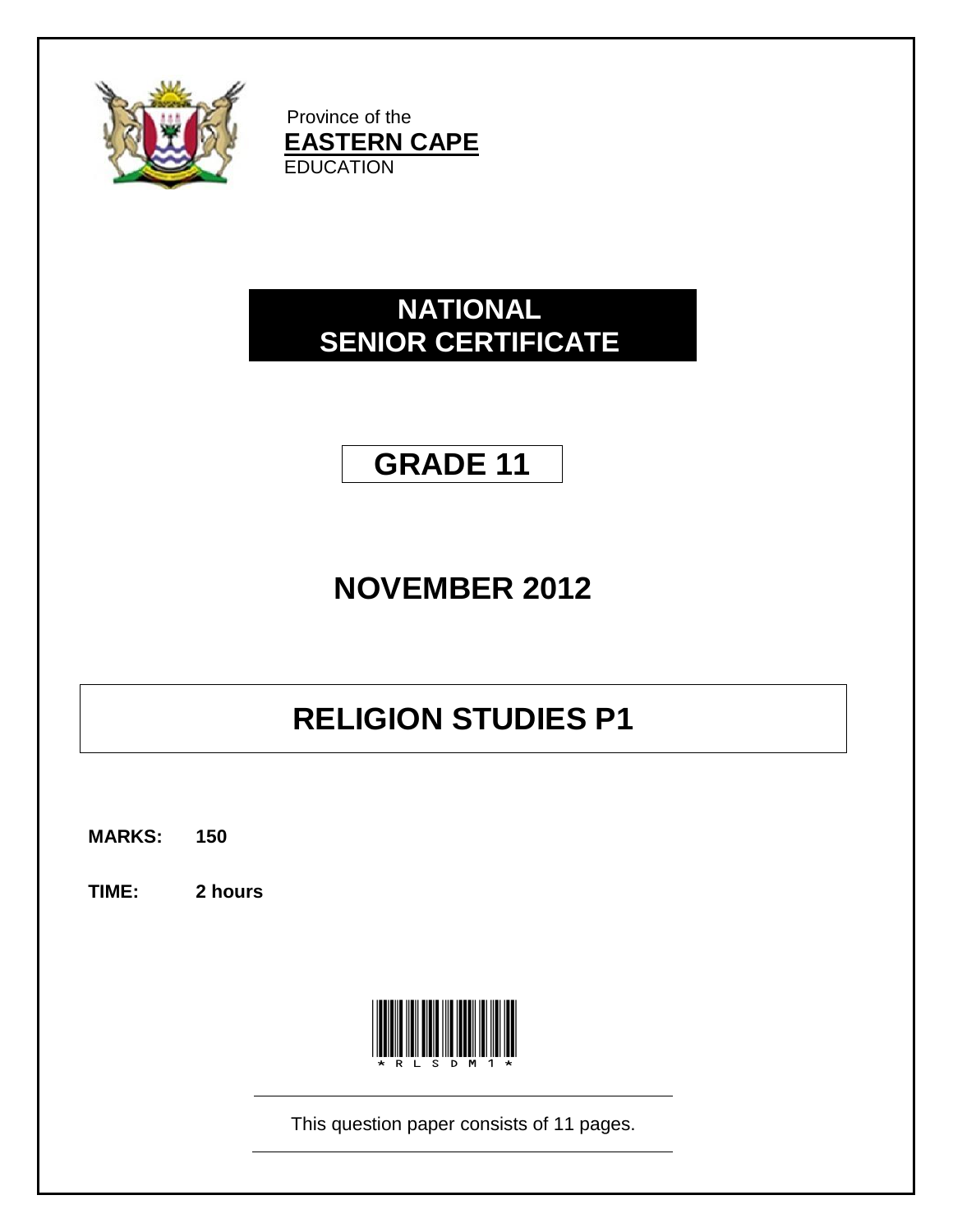### **INSTRUCTIONS AND INFORMATION**

- 1. This question paper consists of SECTION A and SECTION B.
- 2. SECTION A: (QUESTION 1) is COMPULSORY.
- 3. Number the answers correctly according to the numbering system used in this question paper.
- 4. The length of your answers must be in accordance with the marks allocated to each question.
- 5. Answer each question on a new page.
- 6. Write neatly and legibly.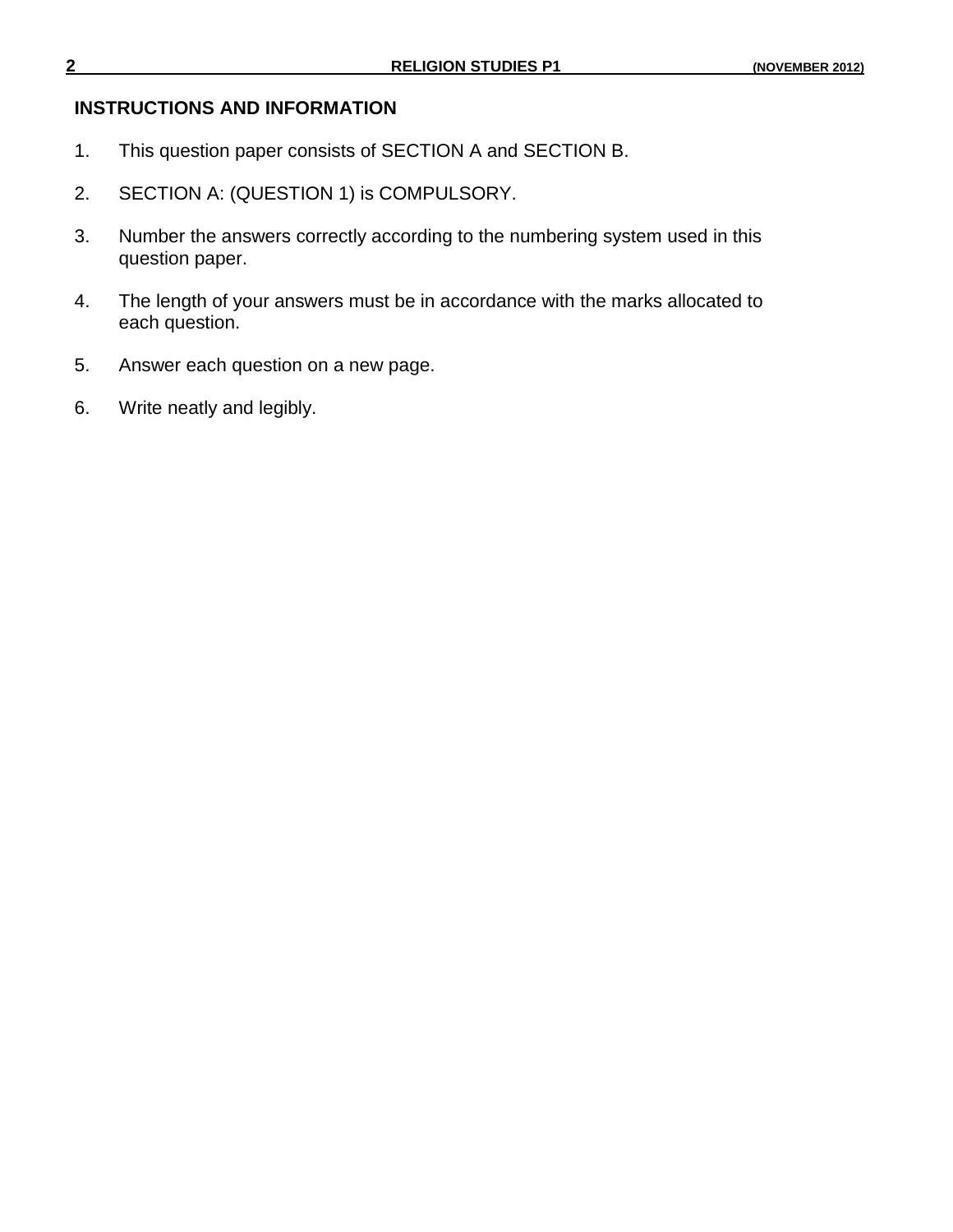## **SECTION A**

## **QUESTION 1**

1.1 Define the following concepts in the context of religion:

|     | 1.1.1 | Nomadic                                                                                                                                                                                  | (2) |
|-----|-------|------------------------------------------------------------------------------------------------------------------------------------------------------------------------------------------|-----|
|     | 1.1.2 | <b>Devotees</b>                                                                                                                                                                          | (2) |
|     | 1.1.3 | Fundamentalism                                                                                                                                                                           | (2) |
|     | 1.1.4 | Dialogue                                                                                                                                                                                 | (2) |
|     | 1.1.5 | Synagogue                                                                                                                                                                                | (2) |
| 1.2 |       | Choose the correct answer from the FOUR possible answers. Only write the<br>letter $(A - D)$ next to the question numbers $(1.2.1 - 1.2.5)$ in the answer book, for<br>example, 1.2.1 B. |     |
|     | 1.2.1 | He/she is a spiritual leader who heals patients by consulting the<br>ancestors.                                                                                                          |     |
|     |       | Priest<br>A<br>B<br>Pastor<br>$\mathsf C$<br>Isangoma<br>D<br>Inyanga                                                                                                                    | (2) |
|     | 1.2.2 | He called religion, 'the opium of the people'.                                                                                                                                           |     |
|     |       | Hans Mol<br>A<br>B<br><b>Karl Marx</b><br>$\mathsf C$<br><b>Durkheim</b><br>D<br><b>Heraclitis</b>                                                                                       | (2) |
|     | 1.2.3 | This is a story which is based on actual events that have taken place.                                                                                                                   |     |
|     |       | Narrative<br>A<br>B<br>Myth<br>$\mathsf C$<br><b>Ritual</b><br>D<br>Prayer                                                                                                               | (2) |
|     | 1.2.4 | A type of sacred story, mainly about the origins or end of time.                                                                                                                         |     |
|     |       | <b>Ritual</b><br>A<br>$\sf B$<br>Theory<br>$\mathsf C$<br>Symbol<br>D<br>Myth                                                                                                            | (2) |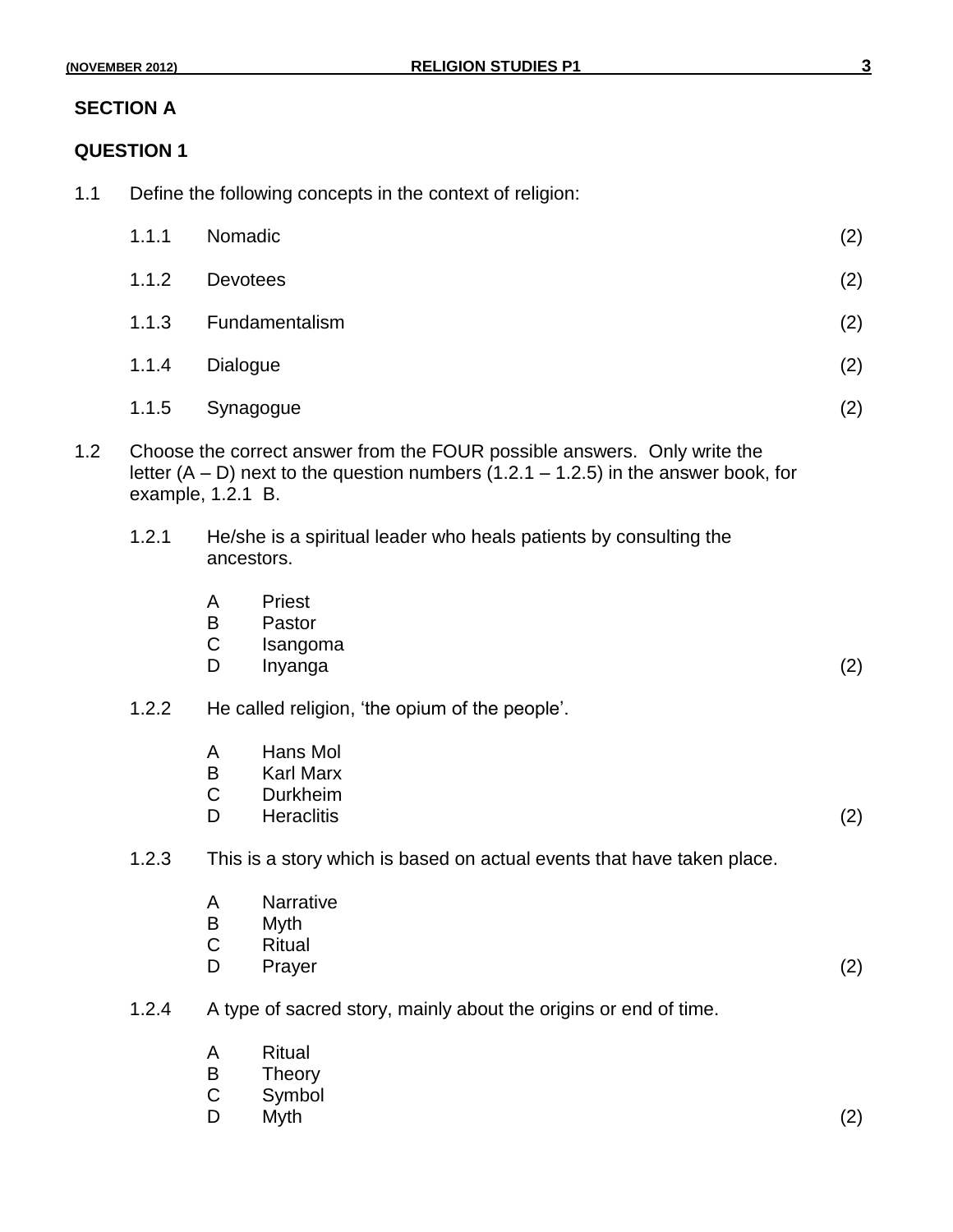- 1.2.5 It refers to the depth of one"s relationship with or connection to God or a higher power.
	- A Worship<br>B Praver
	- B Prayer<br>C Spiritua
	- Spirituality<br>Faith
	- D Faith (2)
- 1.3 Choose the person in COLUMN B that matches a religion in COLUMN A. Write only the letter  $(A - E)$  next to the question number  $(1.3.1 - 1.3.5)$  in the answer book, for example 1.3.1 F.

| <b>COLUMN A</b> |                                     |   | <b>COLUMN B</b>   |
|-----------------|-------------------------------------|---|-------------------|
| 1.3.1           | <b>African Traditional Religion</b> |   | Baha'u'llah       |
| 1.3.2           | Christianity                        | B | Siddarta Gautama  |
| 1.3.3           | <b>Islam</b>                        |   | Sangoma           |
| 1.3.4           | Bahai'i' belief                     |   | Jesus of Nazareth |
| 1.3.5           | <b>Buddhism</b>                     |   | Mohammed          |

$$
\overline{(5 \times 2)} \quad (10)
$$

1.4 Indicate whether the following statements are TRUE or FALSE. Choose the number and write only 'true' or 'false' next to the question number  $(1.4.1 - 1.4.5)$ in the answer book.

|       | <b>TOTAL SECTION A:</b>                                                                                                             | 50  |
|-------|-------------------------------------------------------------------------------------------------------------------------------------|-----|
| 1.5.2 | Any THREE missionary religions.                                                                                                     | (6) |
| 1.5.1 | Any TWO leisure activities that you think religions are against.                                                                    | (4) |
| Name: |                                                                                                                                     |     |
| 1.4.5 | Archbishop Desmond Tutu won the Nobel Peace Prize for his role in the<br>apartheid struggle.                                        | (2) |
| 1.4.4 | Dr Allan Boesak was a former President of the World Council of<br>Churches.                                                         | (2) |
| 1.4.3 | A state religion is where ONE religion is recognised as the official<br>religion of the country and is supported by the government. | (2) |
| 1.4.2 | A secular state is a state that is uncommitted to any particular religion.                                                          | (2) |
| 1.4.1 | Theocracy is a form of government where there is a relationship<br>between one particular religion and the government.              | (2) |

 $1.5$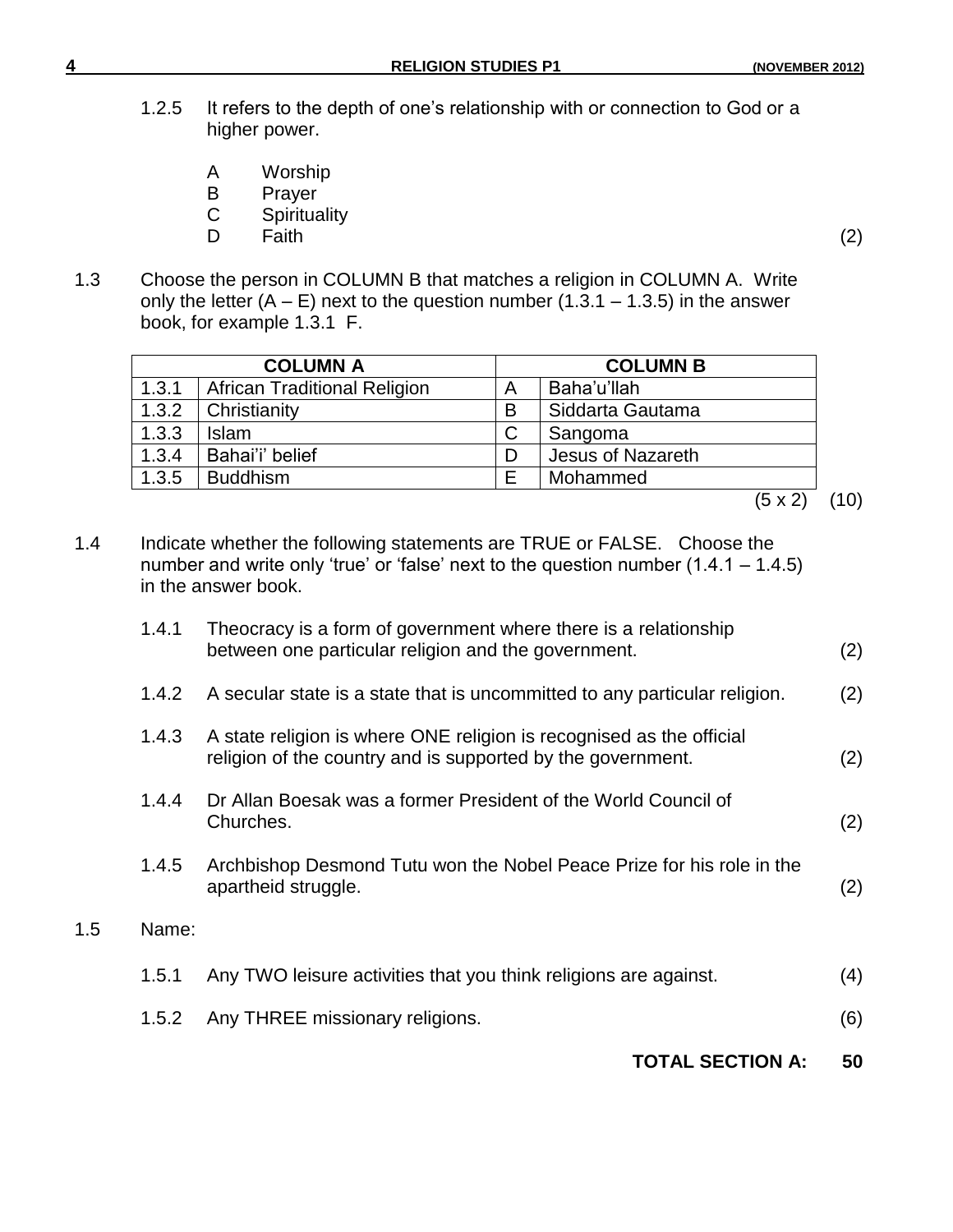#### **SECTION B**

Answer any TWO of the four questions in this section.

#### **QUESTION 2**

2.1 Read the following case study and answer the questions that follow.

### **Native American**

Until tobacco and maize farming was brought into North America (3000 – 2000 BCE), Native American communities practised hunter-gatherer religion. This meant that many of the rituals centred on hunting. Native Americans believed that animals, like humans, are powerful and spiritual beings. For this reason, they performed rituals to show respect for the animals that have been killed and to appease the particular spirit who was believed to be "master" of the animal. For example, after they killed and ate a bear, they gave the bones a ritual burial and tied the head to a tree to show their gratitude to the spirit of the bear. They believed that, by performing this ritual, the bear would always return to be hunted and they would never go hungry.

As some communities changed from a hunter-gatherer to a farming way of life, many of their religious practices changed. For example, rituals related to farming replaced rituals related to hunting. Temples and shrines for various deities were built and special rituals were performed during times of harvesting, sowing and planting so that there would always plenty of crops for food. As people became more dependent on farming for food, these rituals became an important feature of their religion and the priests that were responsible for leading the rituals held a special place within the society.

| [Source: Focus on Religion Studies Grade 11, Donne et al, p11] |  |
|----------------------------------------------------------------|--|
|                                                                |  |

| 2.1.1 | Religion is not static, but dynamic (changing). Do you agree with the<br>statement with regard to the Native American religion? Motivate your<br>answer. | (4) |
|-------|----------------------------------------------------------------------------------------------------------------------------------------------------------|-----|
| 2.1.2 | Define the following concepts:                                                                                                                           |     |
|       | rituals<br>(a)                                                                                                                                           | (2) |
|       | deities<br>(b)                                                                                                                                           | (2) |
| 2.1.3 | According to the Native Americans there is a similarity between<br>animals and humans. What is this similarity?                                          | (2) |
| 2.1.4 | Name any TWO changes in the religion of the Native American<br>communities.                                                                              | (4) |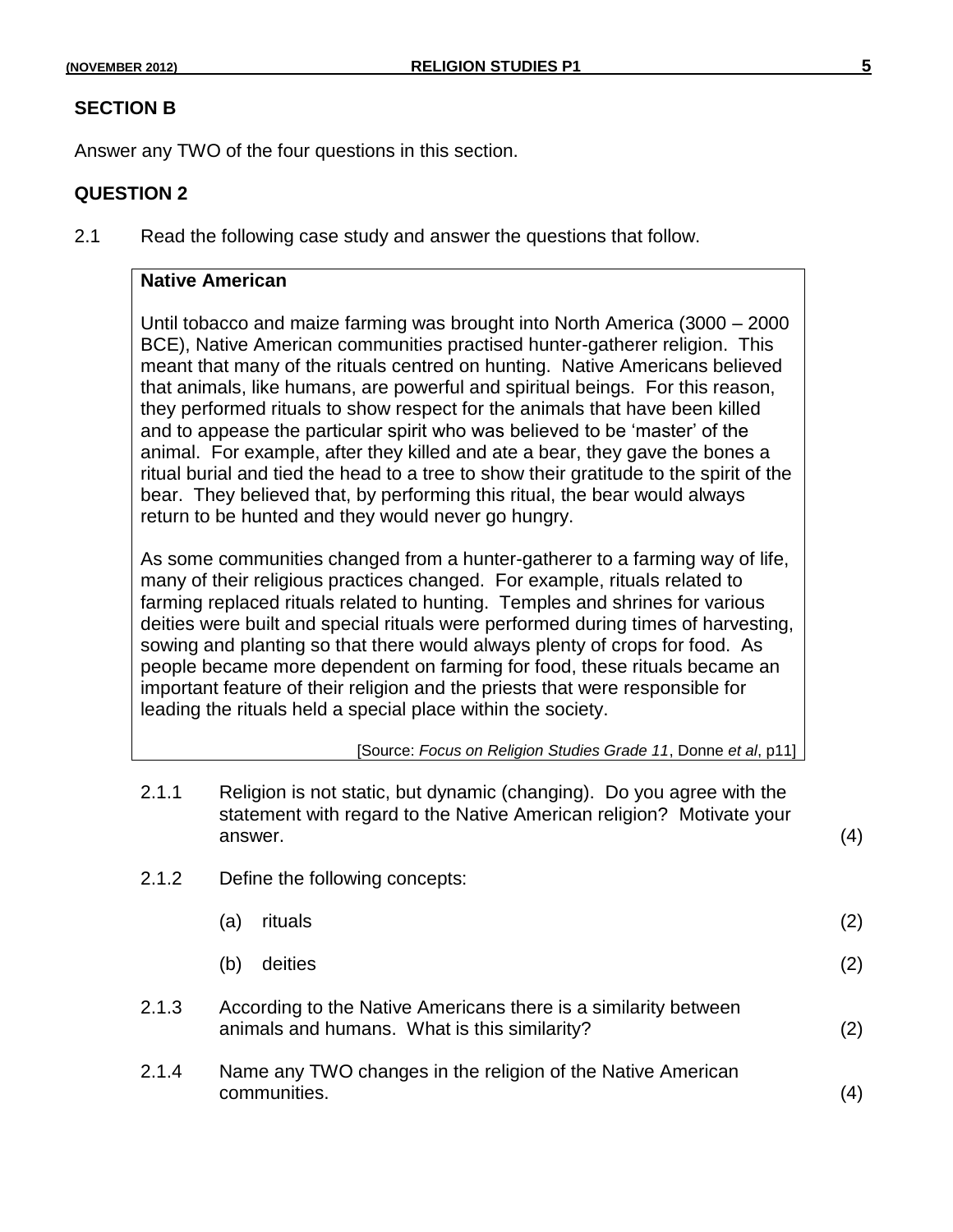| 6   |       | <b>RELIGION STUDIES P1</b>                                             | (NOVEMBER 2012) |
|-----|-------|------------------------------------------------------------------------|-----------------|
|     | 2.1.5 | Who was responsible for leading the rituals?                           | (2)             |
| 2.2 |       | Name any TWO non-missionary religions.                                 | (4)             |
| 2.3 |       | Briefly explain each of the following concepts as applied to religion: |                 |
|     | 2.3.1 | <b>Mission</b>                                                         | (6)             |
|     | 2.3.2 | Evangelism                                                             | (6)             |
|     | 2.3.3 | Proselytization                                                        | (6)             |
|     | 2.3.4 | Colonialism                                                            | (6)             |
|     | 2.3.5 | Ecumenism                                                              | (6)<br>[50]     |

## **QUESTION 3**

| 3.1 | "A symbol is an object, picture, word or action that makes events, abstract ideas<br>and belief real." |      |
|-----|--------------------------------------------------------------------------------------------------------|------|
|     | Briefly explain the importance of symbols in religion.                                                 | (10) |
| 3.2 | Critically explain the difference between the following concepts in religion:                          |      |
|     | Worship<br>$\bullet$<br>Prayer<br>$\bullet$<br><b>Meditation</b><br>$\bullet$                          | (10) |
| 3.3 | Briefly discuss the meaning of the term 'inter-religious dialogue'.                                    | (10) |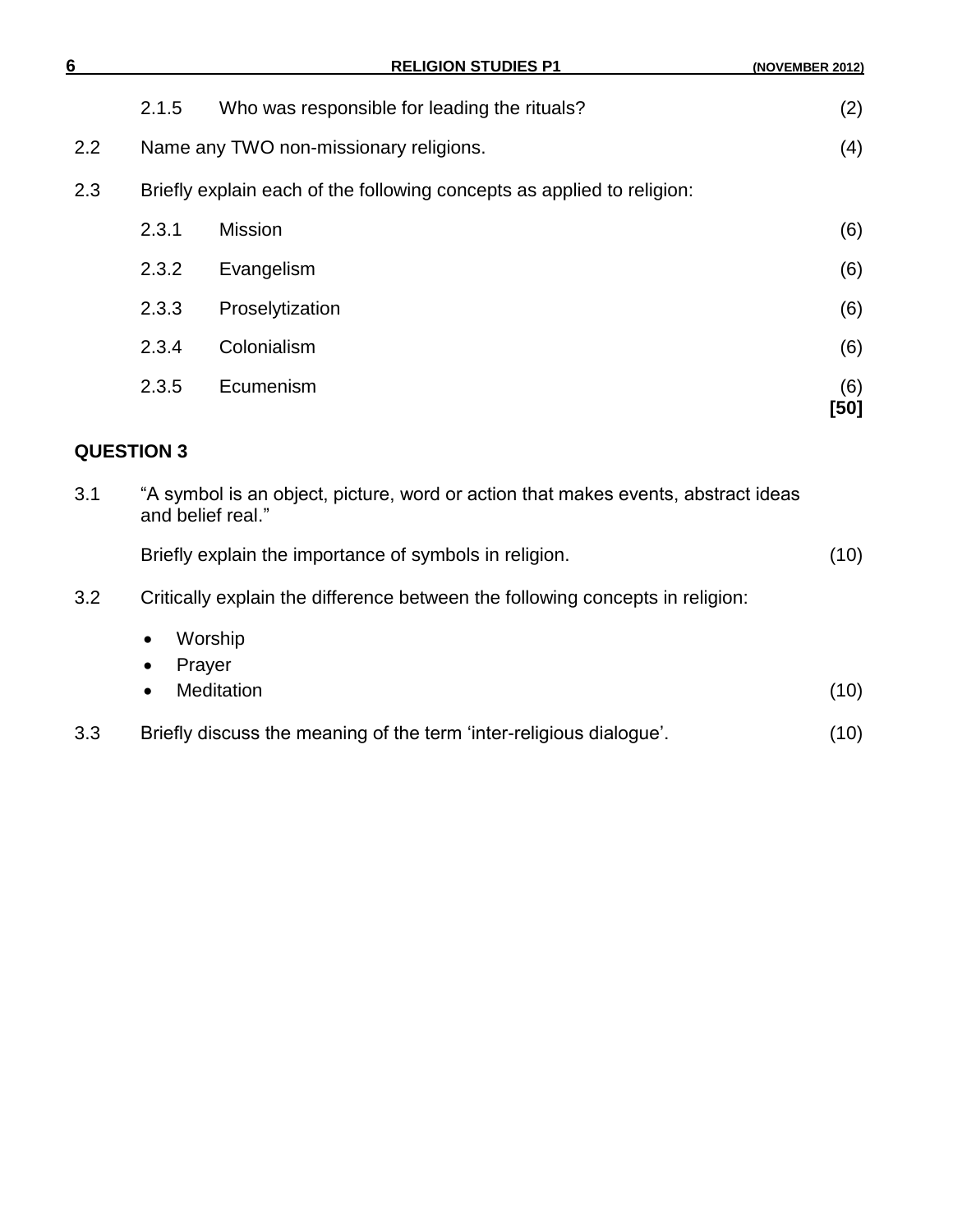3.4 Read the extract below and answer the questions that follow.

Myths refer to stories, to narratives that help understand how the world works. How do we think about entities, forces, powers, beings, bodies? How do we think about whatever might be "out there" that we either cannot see or cannot feel but which somehow, we know or think or perceive to be out there? How do we talk about such things when we don"t have the language, the words, for such deep things?

So we have stories of how the world began, stories about the first people, stories about the first children, and so on. We even have stories about people way back that used to walk together with the gods, with animals – or about animals that could talk as human beings, and so on.

[Sourced from Kwenda, C. *et al*, 1997: *African Religion and Culture Alive*, Cape Town: Collegium, pp. 23 – 25]

| 3.5 |       | Give THREE social roles of rituals.                                       | (6)<br>[50] |
|-----|-------|---------------------------------------------------------------------------|-------------|
|     | 3.4.2 | Why do myths sometime include animals that can talk? Give TWO<br>reasons. | (4)         |
|     | 3.4.1 | Describe the difference between a <i>myth</i> and a <i>narrative</i> .    | (10)        |

#### **QUESTION 4**

4.1 Read the extract below and answer the questions that follow.

At the age of 13, a Jewish boy is expected to become Bar Mitzvah. This literally means, "son of the commandment". He is considered old enough to take on the responsibility of observing the commandments. This event is marked by a ceremony in the synagogue on the Sabbath following his  $13<sup>th</sup>$  birthday. The boy is expected to read a passage from the Torah during the service, which is regarded as a great honour and privilege.

Not all Jewish boys learn Hebrew as a matter of course, and they have to make a great effort to memorise and understand the section of the Torah in Hebrew. From this point on, he is seen as a member of the synagogue and may testify before a religious court. Relatives and friends are invited to the synagogue for the occasion. There is usually a celebration at home after the ceremony, and the boy receives gifts from relatives and friends.

Although a young girl is expected to take on the obligations of the law, there is no ceremony to celebrate this in the Orthodox tradition. However, the Reform tradition of Judaism has instituted a ritual for girls.

[Source: *Religion Studies Grade 11*, Steyn *et al*, p. 97]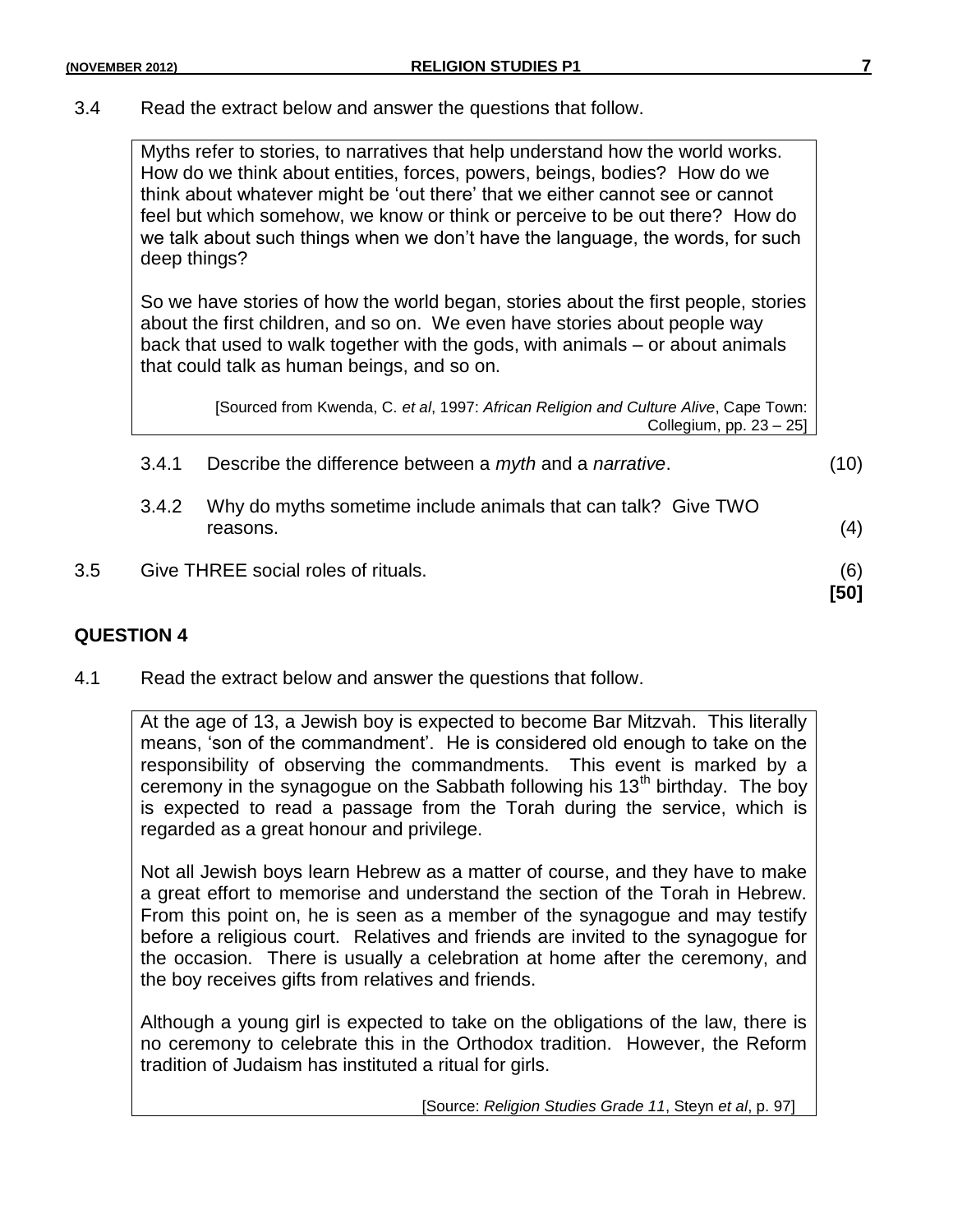| 8 |       | <b>RELIGION STUDIES P1</b>                                | (NOVEMBER 2012) |
|---|-------|-----------------------------------------------------------|-----------------|
|   | 4.1.1 | Briefly explain the concept ritual.                       | (6)             |
|   | 4.1.2 | What is the meaning of Bar Mitzvah?                       | (2)             |
|   | 4.1.3 | In what religion is this ritual practised?                | (2)             |
|   | 4.1.4 | Name the holy book of this religion.                      | (2)             |
|   | 4.1.5 | In which place do the followers of this religion worship? | (2)             |

4.2 Read the passage below and answer the questions that follow.

The idea of separating religion and state has existed in India since ancient times. Within the religion of Hinduism there has always been a tradition of seeing the role of leaders and priests as separate. The relationship between religion and state in ancient India and the tendency for Hinduism to be tolerant to other religious beliefs are some of the reasons why India is a secular state today. According to India"s constitution, the state has no official religion and protects the rights of all its citizens to practice and choose their own religion without being discriminated against.

[Source: *Focus on Religion Studies Grade 11*, Donne *et al*, p. 63]

| 4.2.1 | Is India a secular or theocratic state? Give a reason for your answer.                  | (4) |
|-------|-----------------------------------------------------------------------------------------|-----|
| 4.2.2 | What is an atheistic state? Name ONE country as an example.                             | (4) |
| 4.2.3 | Define religious freedom and show how it can be promoted and<br>applied at your school. | (6) |
| 4.2.4 | What do you understand by <i>discrimination</i> in a religious context?                 | (2) |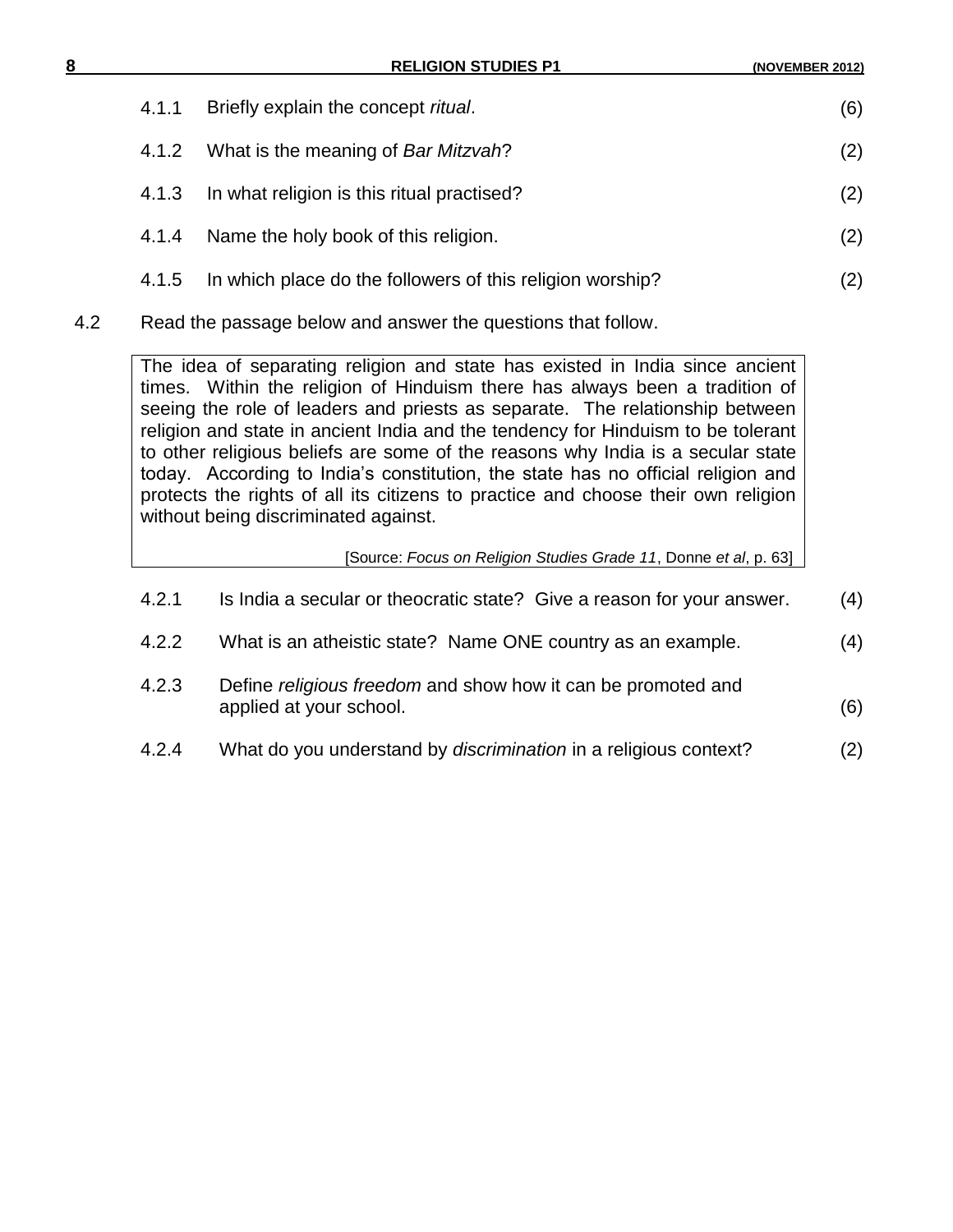4.3 Read the prayer below and answer the questions that follow.

| Our Father who art in Heaven,                          |
|--------------------------------------------------------|
| Hallowed be thy name;                                  |
| Thy Kingdom come;                                      |
| Thy will be done                                       |
| On earth as it is in Heaven.                           |
| Give us this day our daily bread;                      |
| And forgive us our trespasses as we forgive those that |
| trespass against us;                                   |
| And lead us not into temptation,                       |
| But deliver us from evil.                              |
| For thine is the Kingdom, the power and the glory,     |
| for ever and ever, amen.                               |
|                                                        |
| [Source: Matthew 6:9 – 13]                             |

4.3.1 Identify TWO of each of the following in the prayer:

|       | (a) | Praise of God                   | (4) |
|-------|-----|---------------------------------|-----|
|       | (b) | Asking for help                 | (4) |
| 4.3.2 |     | What is the person longing for? |     |

4.4 Read the extract below and answer the questions that follow.

One of the most pressing issues in South Africa today is the HIV/Aids pandemic, which is claiming the lives of many South Africans. In May 2003, religious communities and organisations met to discuss ways in which it could address the problem of HIV/Aids at the first conference of the Southern African Region of the African Forum, held in partnership with the World Conference of Religion and Peace.

[Source: *Focus on Religion Studies Grade 11*, Donne *et al*, p. 71]

4.4.1 Briefly discuss how religious communities and organisations can help people with HIV/Aids. (10)

**[50]**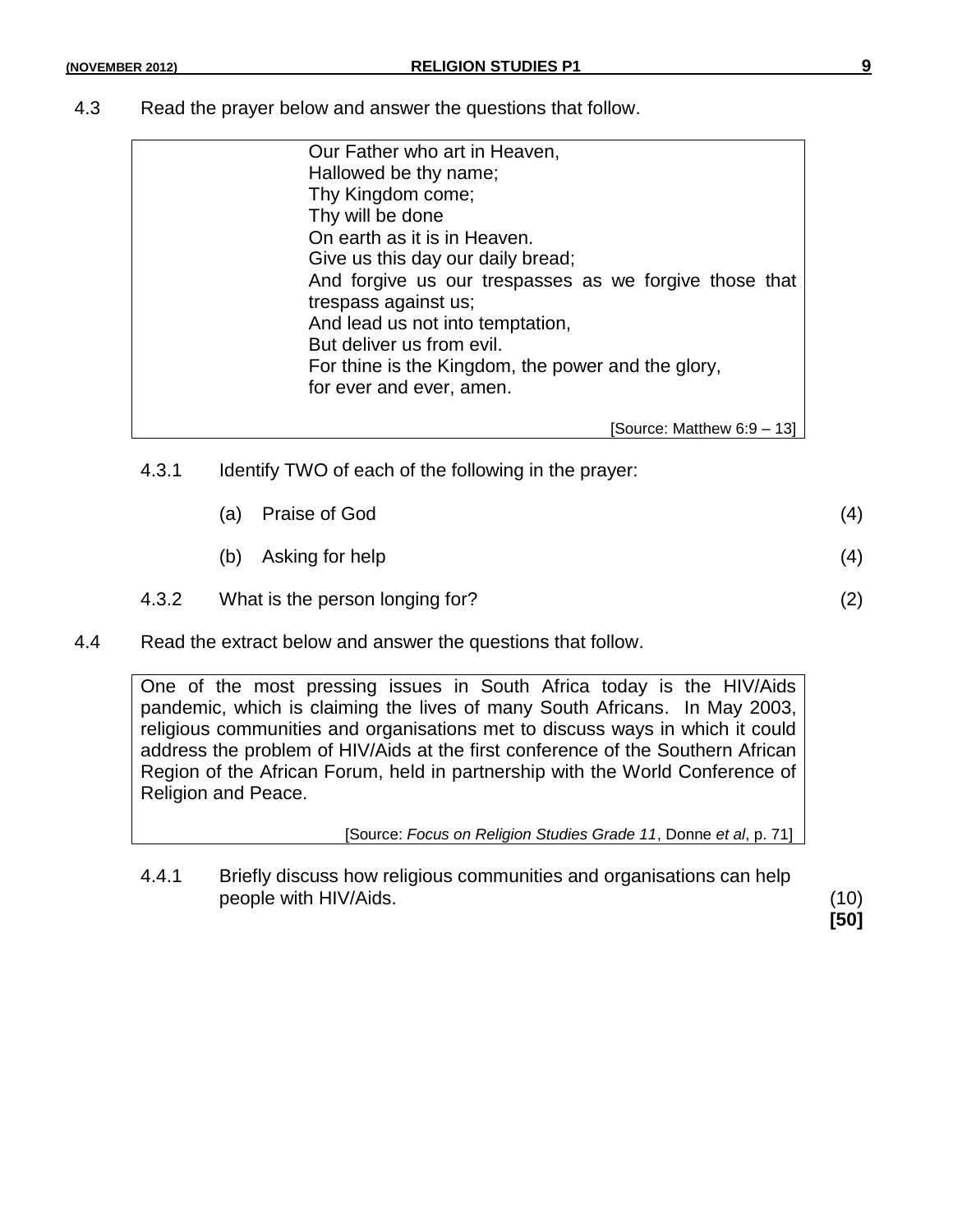### **QUESTION 5**

5.1 Read the following extract and answer the questions that follow.

The Hindu fire walking festival is based on a story of a Hindu goddess, Draupadi, the mother of fire. She was brought to South Africa by the Tamil settlers in the 19<sup>th</sup> century CE (Common Era). She was the daughter of a king, born of fire. She was married to five brothers but her family was tortured by invading enemies that sent them into exile. One day the enemies pulled her by her hair and the king tried to pull off her clothes to seduce her. A miracle saved her when her sari became an endless garment that could not be removed. She vowed that she would never tie her hair until she washes it in her enemies" blood. She was eventually avenged.

She then demonstrated her faithfulness and purity by walking on fire, and that made her a powerful mother goddess within the Hindu faith. Today her followers imitate her faithfulness and virtue by walking on fire. Every year the celebration culminates in a fire walking ceremony when worshippers walk barefoot through a pot of hot coals, symbolising rebirth.

[Source: *Focus on Religion Studies Grade 11*, Donne *et al*, p. 77]

|     | 5.1.1                                                                                                               | What made the goddess powerful within the Hindu faith?                                    | (2) |
|-----|---------------------------------------------------------------------------------------------------------------------|-------------------------------------------------------------------------------------------|-----|
|     | 5.1.2                                                                                                               | Give THREE reasons why the story tells us about the value of women<br>in the Hindu faith. | (6) |
|     | 5.1.3                                                                                                               | What is done annually to celebrate the heroic act of the goddess<br>Draupadi?             | (2) |
| 5.2 | Briefly discuss how the natural environment influences religion, with special<br>reference to the Christian belief. |                                                                                           | (10 |